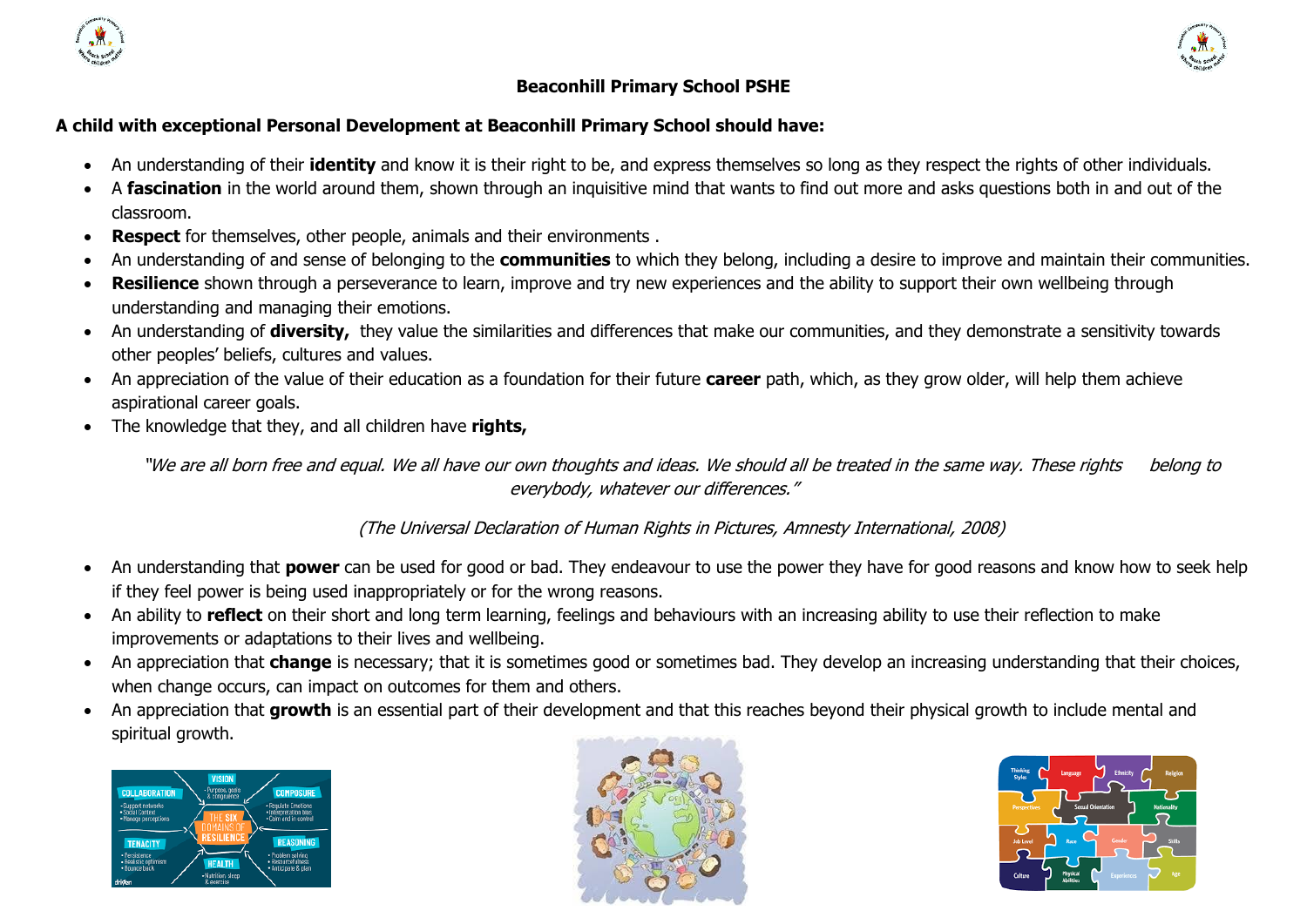



## **PSHE Overview**

This curriculum map ensures that skills, knowledge and understanding are developed systematically across a subject.

|                                 | <b>Autumn 1</b>                                           | <b>Autumn 2</b>                                                                                               | <b>Spring 1</b>                                                   | <b>Spring 2</b>                                                                  | <b>Summer 1</b>                                | <b>Summer 2</b>                                                                      |  |
|---------------------------------|-----------------------------------------------------------|---------------------------------------------------------------------------------------------------------------|-------------------------------------------------------------------|----------------------------------------------------------------------------------|------------------------------------------------|--------------------------------------------------------------------------------------|--|
| <b>Whole school SMSC themes</b> |                                                           | Identity - September<br>Fascination - October<br>Respect - November<br>Community - December                   |                                                                   | Resilience - January<br>Diversity - February<br>Career - March<br>Rights - April |                                                | Power - May<br>Reflection - June<br>Change - July<br>Growth - August                 |  |
| Year 1                          | Being Me in My World<br>Safe & happy<br>classroom         | <b>Celebrating Difference</b><br><b>Including Anti-Bullying</b><br>Similarities &<br><b>Differences</b>       | <b>Dreams &amp; Goals</b><br>My Internal Treasure<br><b>Chest</b> | <b>Healthy Me</b><br>My Amazing Body                                             | Relationships<br>My Family & Friends           | <b>Changing Me</b><br>(Including RSE)<br>Growing from a baby<br>to a child           |  |
| <b>Year 2</b>                   | Being Me in My World<br>My actions and<br>behaviour       | <b>Celebrating Difference</b><br><b>Including Anti-Bullying</b><br><b>Gender Stereotypes</b>                  | <b>Dreams &amp; Goals</b><br><b>Team Players</b>                  | <b>Healthy Me</b><br><b>Healthy Choices</b>                                      | Relationships<br><b>Feeling Safe</b>           | <b>Changing Me</b><br>(Including RSE)<br>Privacy and my body.                        |  |
| Year <sub>3</sub>               | Being Me in My World<br><b>School Rules</b>               | <b>Celebrating Difference</b><br><b>Including Anti-Bullying</b><br>(Falling out)                              | Dreams & Goals<br><b>Improving Me</b>                             | <b>Healthy Me</b><br><b>Keeping Safe</b>                                         | Relationships<br>My Impact on the<br>World     | Changing Me<br>(Including RSE)<br>Our changing bodies.                               |  |
| Year 4                          | Being Me in My World<br>Fairness & democracy<br>in school | <b>Celebrating Difference</b><br><b>Including Anti-Bullying</b><br>First Impressions &<br><b>Being Unique</b> | <b>Dreams &amp; Goals</b><br>Getting Back on My<br>Feet.          | <b>Healthy Me</b><br><b>Peer Pressure</b>                                        | Relationships<br>Loss                          | <b>Changing Me</b><br>(Including RSE)<br>Puberty                                     |  |
| Year 5                          | Being Me in My World<br>Fairness & democracy<br>in the UK | <b>Celebrating Difference</b><br><b>Including Anti-Bullying</b><br>Racism &<br><b>Discrimination</b>          | Dreams & Goals<br><b>Hopes and Dreams</b><br>Around The World.    | <b>Healthy Me</b><br><b>Body Image</b>                                           | Relationships<br>Technology &<br>Relationships | Changing Me<br>(Including RSE)<br><b>Managing Puberty</b>                            |  |
| Year <sub>6</sub>               | Being Me in My World<br>My role in the local<br>community | <b>Celebrating Difference</b><br><b>Including Anti-Bullying</b><br><b>Conflict &amp; Celebration</b>          | Dreams & Goals<br>Making The World a<br>Better Place.             | <b>Healthy Me</b><br><b>Substance Misuse and</b><br><b>Mental Wellbeing</b>      | Relationships<br>Loss, Power & Control         | <b>Changing Me</b><br>(Including RSE)<br><b>Human Reproduction</b><br>- The Science. |  |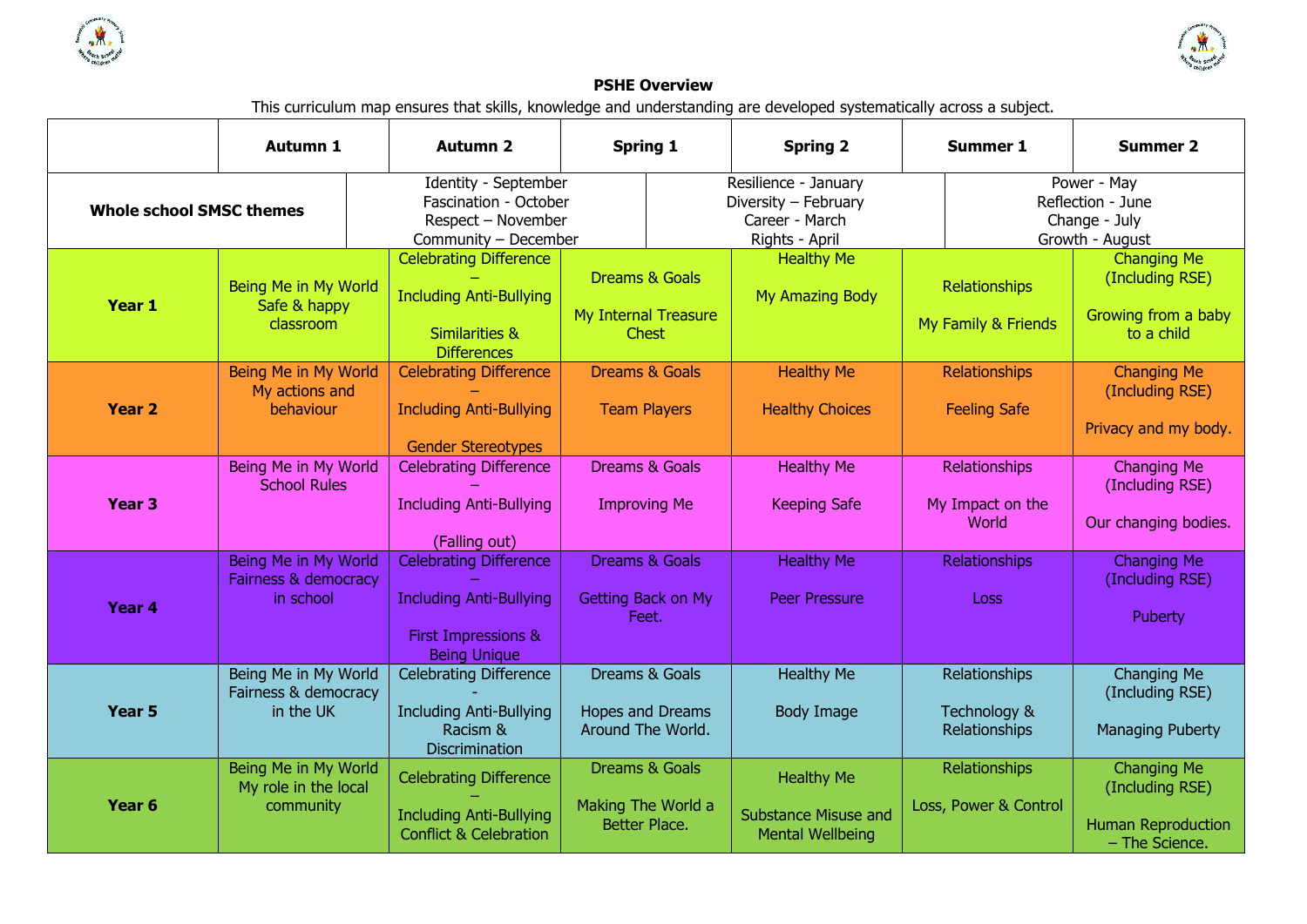



| <b>Nursery</b>   | <b>Communication and Language</b>                                                               | <b>Personal, Social and Emotional Development</b>                                                                                                           |                                                    |  |  |  |
|------------------|-------------------------------------------------------------------------------------------------|-------------------------------------------------------------------------------------------------------------------------------------------------------------|----------------------------------------------------|--|--|--|
|                  | Be able to express a point of view<br>and to debate when they disagree                          | • Select and use activities and resources, with help when needed. This helps them to achieve a goal<br>they have chosen orone which is suggested to them.   |                                                    |  |  |  |
|                  | with an adult or friend, using words                                                            | • Develop their sense of responsibility and membership of acommunity.                                                                                       |                                                    |  |  |  |
|                  | as wellas actions.                                                                              | • Become more outgoing with unfamiliar people, in the safecontext of their setting.                                                                         |                                                    |  |  |  |
|                  | Start a conversation with an adult or a<br>$\bullet$                                            | • Show more confidence in new social situations.                                                                                                            |                                                    |  |  |  |
|                  | friend and continue it for many turns.                                                          |                                                                                                                                                             |                                                    |  |  |  |
|                  |                                                                                                 | • Play with one or more other children, extending andelaborating play ideas.                                                                                |                                                    |  |  |  |
|                  |                                                                                                 | • Help to find solutions to conflicts and rivalries. For example, accepting that not everyone can be<br>Spider-Man in the game, and suggesting other ideas. |                                                    |  |  |  |
|                  |                                                                                                 | • Increasingly follow rules, understanding why they areimportant.                                                                                           |                                                    |  |  |  |
|                  |                                                                                                 | • Remember rules without needing an adult to remind them.                                                                                                   |                                                    |  |  |  |
|                  |                                                                                                 | • Develop appropriate ways of being assertive.                                                                                                              |                                                    |  |  |  |
|                  |                                                                                                 | • Talk with others to solve conflicts.                                                                                                                      |                                                    |  |  |  |
|                  |                                                                                                 | . Talk about their feelings using words like 'happy', 'sad', 'angry' or 'worried'.                                                                          |                                                    |  |  |  |
|                  |                                                                                                 | • Understand gradually how others might be feeling.                                                                                                         |                                                    |  |  |  |
|                  |                                                                                                 | • Be increasingly independent in meeting their own care needs,                                                                                              |                                                    |  |  |  |
|                  |                                                                                                 | e.g. brushing teeth, using the toilet, washing and drying their hands thoroughly.                                                                           |                                                    |  |  |  |
|                  |                                                                                                 | Make healthy choices about food, drink, activity and toothbrushing.                                                                                         |                                                    |  |  |  |
|                  | <b>Physical Development</b><br>Be increasingly independent as they get                          | <b>Understanding of the World</b>                                                                                                                           |                                                    |  |  |  |
|                  | dressed and undressed. For example,                                                             | • Begin to make sense of their own life-story and family's history.                                                                                         |                                                    |  |  |  |
|                  | putting coats on and doing up zips.                                                             | • Show interest in different occupations.                                                                                                                   |                                                    |  |  |  |
|                  |                                                                                                 | • Continue developing positive attitudes about the differences between people.                                                                              |                                                    |  |  |  |
|                  |                                                                                                 | • Know that there are different countries in the world andtalk about the differences they have<br>experienced or seen in photos.                            |                                                    |  |  |  |
|                  |                                                                                                 |                                                                                                                                                             |                                                    |  |  |  |
| <b>Reception</b> | <b>Communication and Language</b>                                                               | <b>Personal, Social and Emotional Development</b>                                                                                                           | <b>Physical Development</b>                        |  |  |  |
|                  | • Use talk to help work out problems and                                                        | • See themselves as a valuable individual.                                                                                                                  | • Further develop the skills                       |  |  |  |
|                  | organise thinking and activities, and to                                                        | • Build constructive and respectful relationships.                                                                                                          | they need to manage the                            |  |  |  |
|                  | explain how things work and why they<br>might happen.                                           | • Express their feelings and consider the feelings of others.                                                                                               | school day successfully:<br>-lining up and queuing |  |  |  |
|                  | • Develop social phrases.                                                                       | • Show resilience and perseverance in the face of challenge.                                                                                                | mealtimes                                          |  |  |  |
|                  |                                                                                                 | • Identify and moderate their own feelings socially and                                                                                                     |                                                    |  |  |  |
|                  |                                                                                                 | emotionally.                                                                                                                                                | • Negotiate space and                              |  |  |  |
|                  | • Hold conversation when engaged in back-and-<br>forth exchanges with their teachers and peers. | • Think about the perspectives of others.                                                                                                                   | obstacles safely, with                             |  |  |  |
|                  | Express their ideas and feelings about their                                                    | • Manage their own needs.                                                                                                                                   | consideration for themselves                       |  |  |  |
|                  | experiences using full sentences, including use                                                 | • personal hygiene                                                                                                                                          | and others.                                        |  |  |  |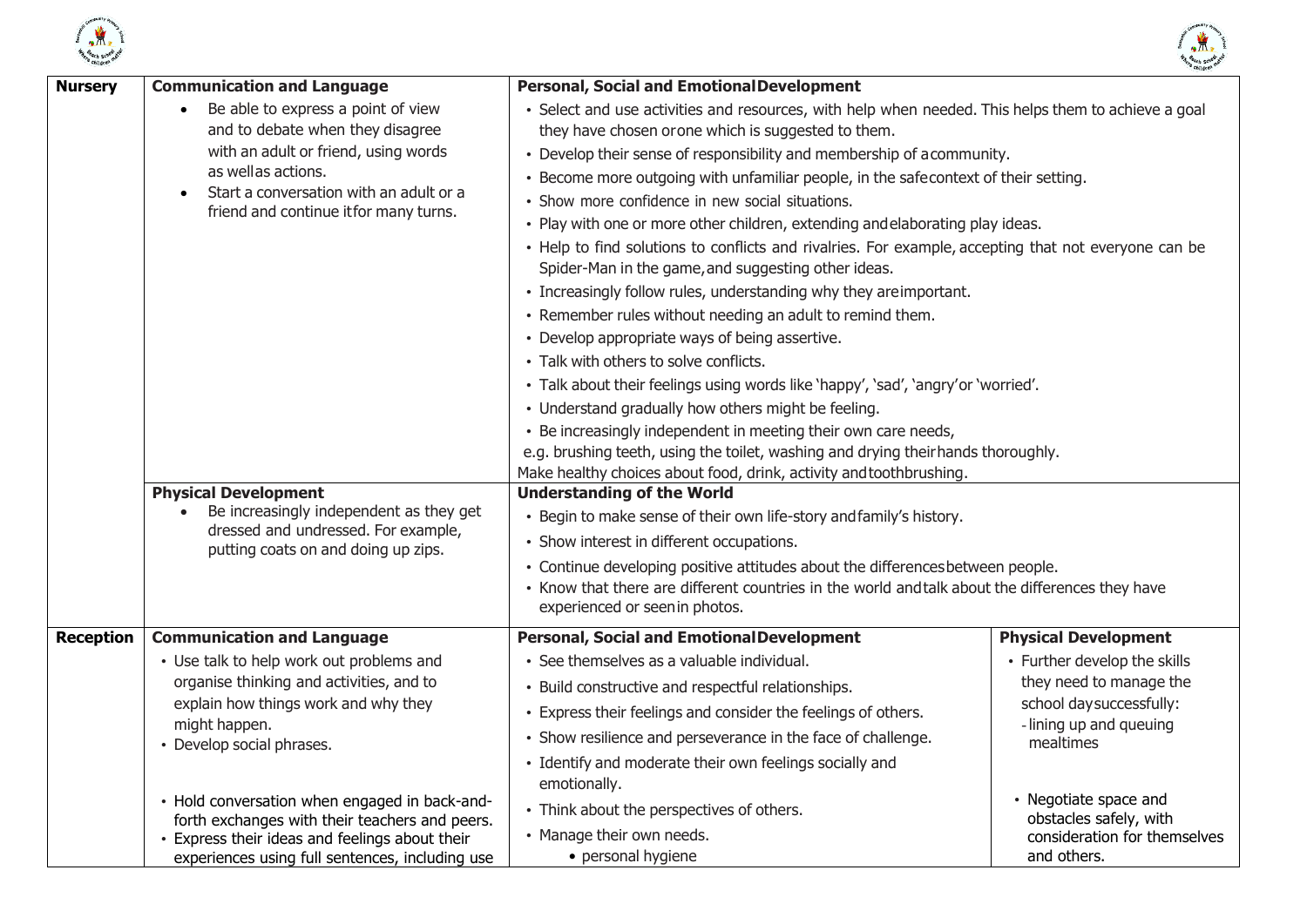



|        | of past, present and future tenses and making<br>use of conjunctions, with modelling and<br>support from their teacher.                                                                                                                                                                                                                                                          | • Know and talk about the different factors that support their<br>overall health and wellbeing:<br>• regular physical activity<br>• healthy eating<br>• toothbrushing<br>• sensible amounts of 'screen time'<br>• having a good sleep routine                                                                                                                                                                                 |                                                                                                                                                                                                                                                                                                                                  |  |  |  |
|--------|----------------------------------------------------------------------------------------------------------------------------------------------------------------------------------------------------------------------------------------------------------------------------------------------------------------------------------------------------------------------------------|-------------------------------------------------------------------------------------------------------------------------------------------------------------------------------------------------------------------------------------------------------------------------------------------------------------------------------------------------------------------------------------------------------------------------------|----------------------------------------------------------------------------------------------------------------------------------------------------------------------------------------------------------------------------------------------------------------------------------------------------------------------------------|--|--|--|
|        |                                                                                                                                                                                                                                                                                                                                                                                  | • being a safe pedestrian<br>• Show an understanding of their own feelings and those of<br>others, and begin to regulate their behaviour accordingly.<br>• Set and work towards simple goals, being able to wait for what<br>they want and control their immediate impulses when<br>appropriate.<br>· Give focused attention to what the teacher says, responding<br>appropriately even when engaged in activity, and show an |                                                                                                                                                                                                                                                                                                                                  |  |  |  |
|        | <b>Understanding of the World</b><br>• Talk about members of their immediate family and community.<br>• Name and describe people who are familiar to them.<br>• Recognise that people have different beliefs and celebratespecial times in different ways.                                                                                                                       | ability to follow instructions involving several ideas or actions.                                                                                                                                                                                                                                                                                                                                                            |                                                                                                                                                                                                                                                                                                                                  |  |  |  |
|        | • Talk about the lives of people around them and their roles in society.                                                                                                                                                                                                                                                                                                         |                                                                                                                                                                                                                                                                                                                                                                                                                               |                                                                                                                                                                                                                                                                                                                                  |  |  |  |
|        | <b>Autumn term</b>                                                                                                                                                                                                                                                                                                                                                               | <b>Spring term</b>                                                                                                                                                                                                                                                                                                                                                                                                            | <b>Summer term</b>                                                                                                                                                                                                                                                                                                               |  |  |  |
| Year 1 | • I can explain why my class is a happy and<br>safe place to learn.<br>• I can give different examples where I or<br>others make my class happy and safe.<br>I can tell you some ways that I am<br>different and similar to other people in my<br>class, and why this makes us all special.<br>I can explain what bullying is and how<br>being bullied might make somebody feel. | • I can explain how I feel when I am<br>successful and how this can be celebrated<br>positively.<br>• I can say why my internal treasure chest<br>is an important place to store positive<br>feelings.<br>• I can explain why I think my body is<br>amazing and can identify a range of ways<br>to keep it safe and healthy.                                                                                                  | • I can explain why I have special<br>relationships with some people and how<br>these relationships help me feel safe and<br>good about myself. I can also explain how<br>my qualities help these relationships.<br>• I can give examples of behaviour in other<br>people that I appreciate and behaviours<br>that I don't like. |  |  |  |
|        |                                                                                                                                                                                                                                                                                                                                                                                  | • I can give examples of when being                                                                                                                                                                                                                                                                                                                                                                                           | • I can compare how I am now to when I                                                                                                                                                                                                                                                                                           |  |  |  |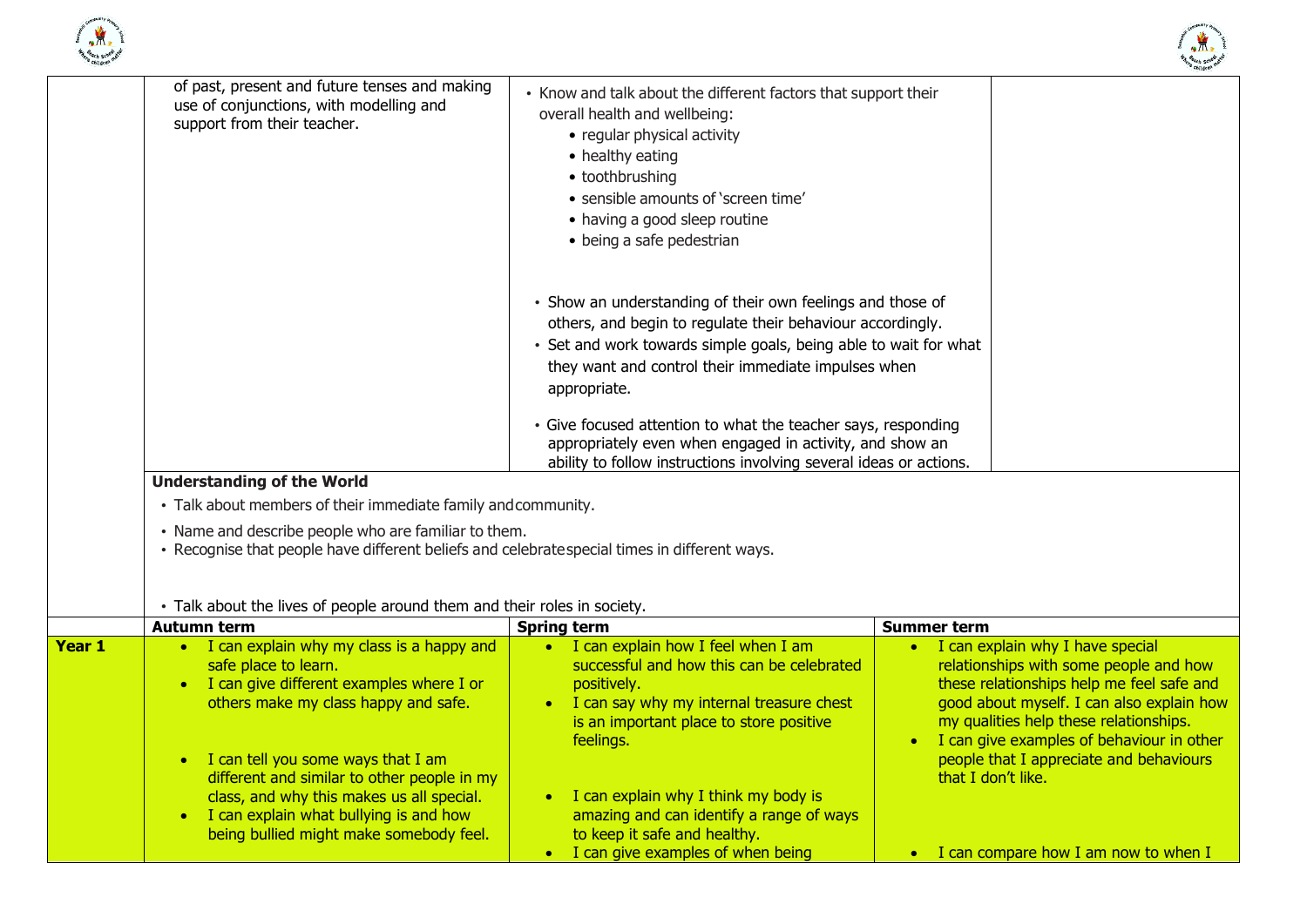



|                   |                                                                                                                                                                                                                                                                                                                                                                                                                                                                                                                                       | healthy can help me feel happy.                                                                                                                                                                                                                                                                                                                                                                                                                                                                                                                         | was a baby and explain some of the<br>changes that will happen to me as I get<br>older. I can use the correct names for<br>penis, testicles, anus, urethra, vulva, and<br>give reasons why they are private.<br>I can explain why some changes I might<br>experience might feel better than others.                                                                                                                                                                                                                                                                                                                                                                                                                                   |
|-------------------|---------------------------------------------------------------------------------------------------------------------------------------------------------------------------------------------------------------------------------------------------------------------------------------------------------------------------------------------------------------------------------------------------------------------------------------------------------------------------------------------------------------------------------------|---------------------------------------------------------------------------------------------------------------------------------------------------------------------------------------------------------------------------------------------------------------------------------------------------------------------------------------------------------------------------------------------------------------------------------------------------------------------------------------------------------------------------------------------------------|---------------------------------------------------------------------------------------------------------------------------------------------------------------------------------------------------------------------------------------------------------------------------------------------------------------------------------------------------------------------------------------------------------------------------------------------------------------------------------------------------------------------------------------------------------------------------------------------------------------------------------------------------------------------------------------------------------------------------------------|
| Year <sub>2</sub> | I can explain why my behaviour can<br>impact on other people in my class.<br>I can compare my own and my friends'<br>$\bullet$<br>choices and can express why some<br>choices are better than others.<br>I can explain that sometimes people get<br>$\bullet$<br>bullied because they are seen to be<br>different; this might include people who<br>do not conform to gender stereotypes.<br>• I can explain how it feels to have a friend<br>and be a friend.<br>I can also explain why it is OK to be<br>different from my friends. | I can explain how I played my part in a<br>$\bullet$<br>group and the parts other people played<br>to create an end product. I can explain<br>how our skills complemented each other.<br>I can explain how it felt to be part of a<br>group and can identify a range of feelings<br>about group work.<br>I can explain why foods and medicines<br>can be good for my body comparing my<br>ideas with less healthy/ unsafe choices.<br>I can compare my own and my friends'<br>choices and can express how it feels to<br>make healthy and safe choices. | I can explain why some things might<br>$\bullet$<br>make me feel uncomfortable in a<br>relationship and compare this with<br>relationships that make me feel safe and<br>special.<br>I can give examples of some different<br>$\bullet$<br>problem-solving techniques and explain<br>how I might use them in certain situations<br>in my relationships.<br>I can use the correct terms to describe<br>$\bullet$<br>penis, testicles, anus, urethra, vulva and<br>explain why they are private. I can explain<br>why some types of touches feel OK and<br>others don't.<br>I can tell you what I like and don't like<br>about being a boy/ girl and getting older,<br>and recognise that other people might feel<br>differently to me. |
| Year 3            | I can explain how my behaviour can affect<br>how others feel and behave.<br>• I can explain why it is important to have<br>rules and how that helps me and others in<br>my class learn. I can explain why it is<br>important to feel valued.<br>I can describe different conflicts that<br>$\bullet$<br>might happen in family or friendship                                                                                                                                                                                          | I can explain the different ways that help<br>me learn and what I need to do to<br>improve.<br>I am confident and positive when I share<br>my success with others. I can explain how<br>these feelings can be stored in my internal<br>treasure chest and why this is important.<br>I can identify things, people and places                                                                                                                                                                                                                            | I can explain how my life is influenced<br>positively by people I know and also by<br>people from other countries.<br>I can explain why my choices might affect<br>my family, friendships and people around<br>the world who I don't know.<br>I can explain how boys' and girls' bodies<br>$\bullet$                                                                                                                                                                                                                                                                                                                                                                                                                                  |
|                   | groups and how words can be used in<br>hurtful or kind ways when conflicts<br>happen.                                                                                                                                                                                                                                                                                                                                                                                                                                                 | that I need to keep safe from, and can tell<br>you some strategies for keeping myself<br>safe and healthy including who to go to                                                                                                                                                                                                                                                                                                                                                                                                                        | change on the inside/outside during the<br>growing up process and can tell you why                                                                                                                                                                                                                                                                                                                                                                                                                                                                                                                                                                                                                                                    |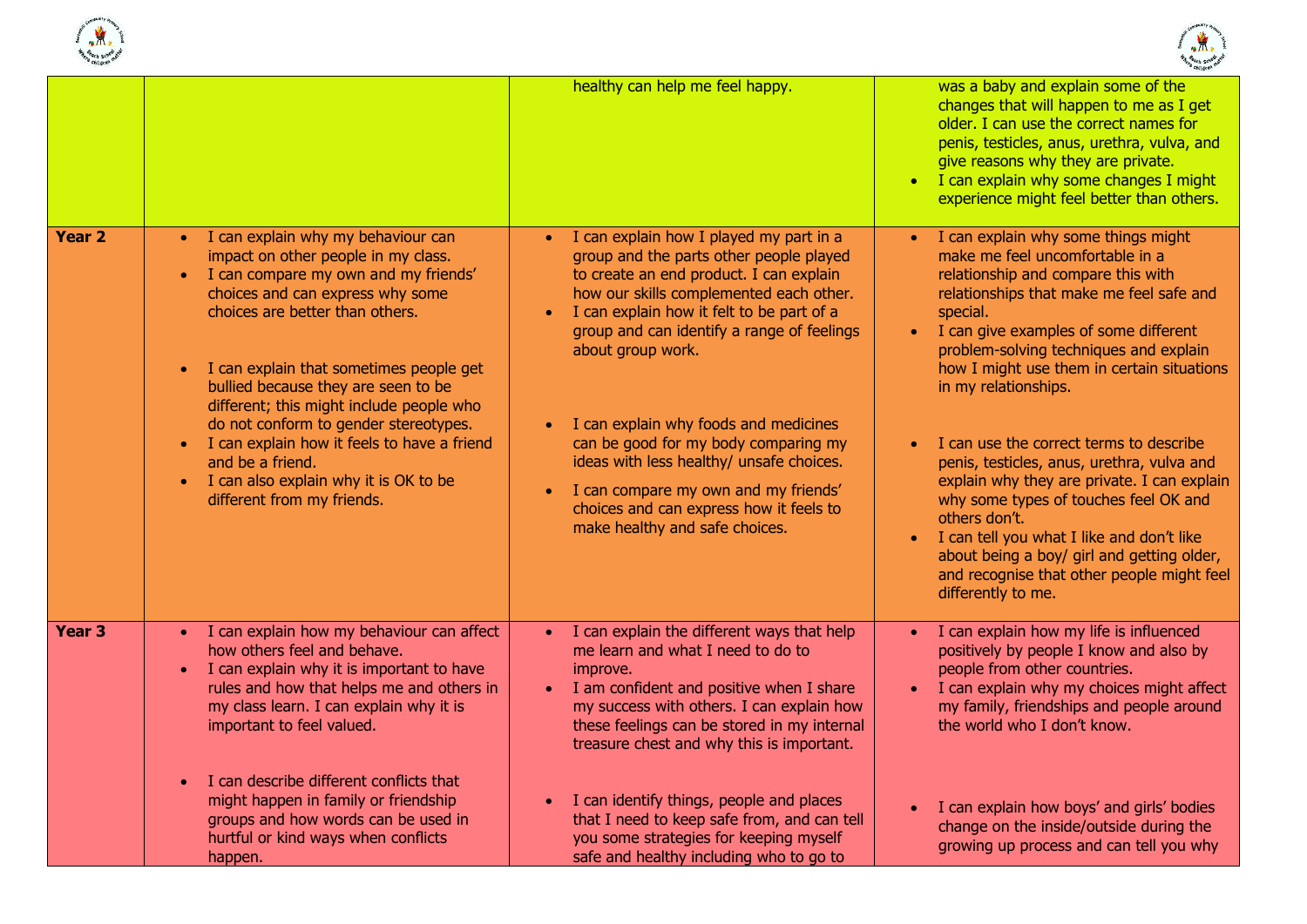



|                   | I can tell you how being involved with a<br>$\bullet$<br>conflict makes me feel and can offer<br>strategies to help the situation. e.g Solve<br>It Together or asking for help.                                                                                                                                                                                                                                                                                                                                                                                        | for help.<br>I can express how being anxious/ scared<br>$\bullet$<br>and unwell feels.                                                                                                                                                                                                                                                                                                                                                                                                                                                              | these changes are necessary so that their<br>bodies can make babies when they grow<br>up.<br>I recognise how I feel about these<br>changes happening to me and can<br>suggest some ideas to cope with these<br>feelings.                                                                                                                                                                                                                                                                                                                                           |
|-------------------|------------------------------------------------------------------------------------------------------------------------------------------------------------------------------------------------------------------------------------------------------------------------------------------------------------------------------------------------------------------------------------------------------------------------------------------------------------------------------------------------------------------------------------------------------------------------|-----------------------------------------------------------------------------------------------------------------------------------------------------------------------------------------------------------------------------------------------------------------------------------------------------------------------------------------------------------------------------------------------------------------------------------------------------------------------------------------------------------------------------------------------------|--------------------------------------------------------------------------------------------------------------------------------------------------------------------------------------------------------------------------------------------------------------------------------------------------------------------------------------------------------------------------------------------------------------------------------------------------------------------------------------------------------------------------------------------------------------------|
| Year 4            | I can explain why being listened to and<br>$\bullet$<br>listening to others is important in my<br>school community.<br>I can explain why being democratic is<br>$\bullet$<br>important and can help me and others<br>feel valued.<br>I can tell you a time when my first<br>$\bullet$<br>impression of someone changed as I got<br>to know them.<br>I can also explain why bullying might be<br>$\bullet$<br>difficult to spot and what to do about it if<br>I'm not sure.<br>I can explain why it is good to accept<br>$\bullet$<br>myself and others for who we are. | I can plan and set new goals even after a<br>$\bullet$<br>disappointment.<br>I can explain what it means to be resilient<br>and to have a positive attitude.<br>I can recognise when people are putting<br>me under pressure and can explain ways<br>to resist this when I want to.<br>I can identify feelings of anxiety and fear<br>$\bullet$<br>associated with peer pressure.                                                                                                                                                                   | I can recognise how people are feeling<br>when they miss a special person or<br>animal.<br>I can give ways that might help me<br>manage my feelings when missing a<br>special person or animal.<br>I can summarise the changes that happen<br>to boys' and girls' bodies that prepare<br>them for making a baby when they are<br>older.<br>I can explain some of the choices I might<br>make in the future and some of the<br>choices that I have no control over. I can<br>offer some suggestions about how I might<br>manage my feelings when changes<br>happen. |
| Year <sub>5</sub> | I can compare my life with other people in<br>$\bullet$<br>my country and explain why we have<br>rules, rights and responsibilities to try and<br>make the school and the wider community<br>a fair place.<br>I can explain how the actions of one<br>$\bullet$<br>person can affect another and can give<br>examples of this from school and a wider<br>community context.<br>I can explain the differences between<br>$\bullet$<br>direct and indirect types of bullying and<br>can offer a range of strategies to help<br>myself and others if we become involved   | I can compare my hopes and dreams<br>with those of young people from different<br>cultures.<br>I can reflect on the hopes and dreams of<br>young people from another culture and<br>explain how this makes me feel.<br>I can explain different roles that food and<br>$\bullet$<br>substances can play in people's lives. I<br>can also explain how people can develop<br>eating problems (disorders) relating to<br>body image pressures and how<br>smoking and alcohol misuse is unhealthy.<br>I can summarise different ways that I<br>$\bullet$ | I can compare different types of<br>friendships and the feelings associated<br>with them. I can also explain how to stay<br>safe when using technology to<br>communicate with my friends, including<br>how to stand up for myself, negotiate and<br>to resist peer pressure.<br>I can apply strategies to manage my<br>feelings and the pressures I may face to<br>use technology in ways that may be risky<br>or cause harm to myself or others.<br>I can explain how boys and girls change<br>during puberty and why looking after                               |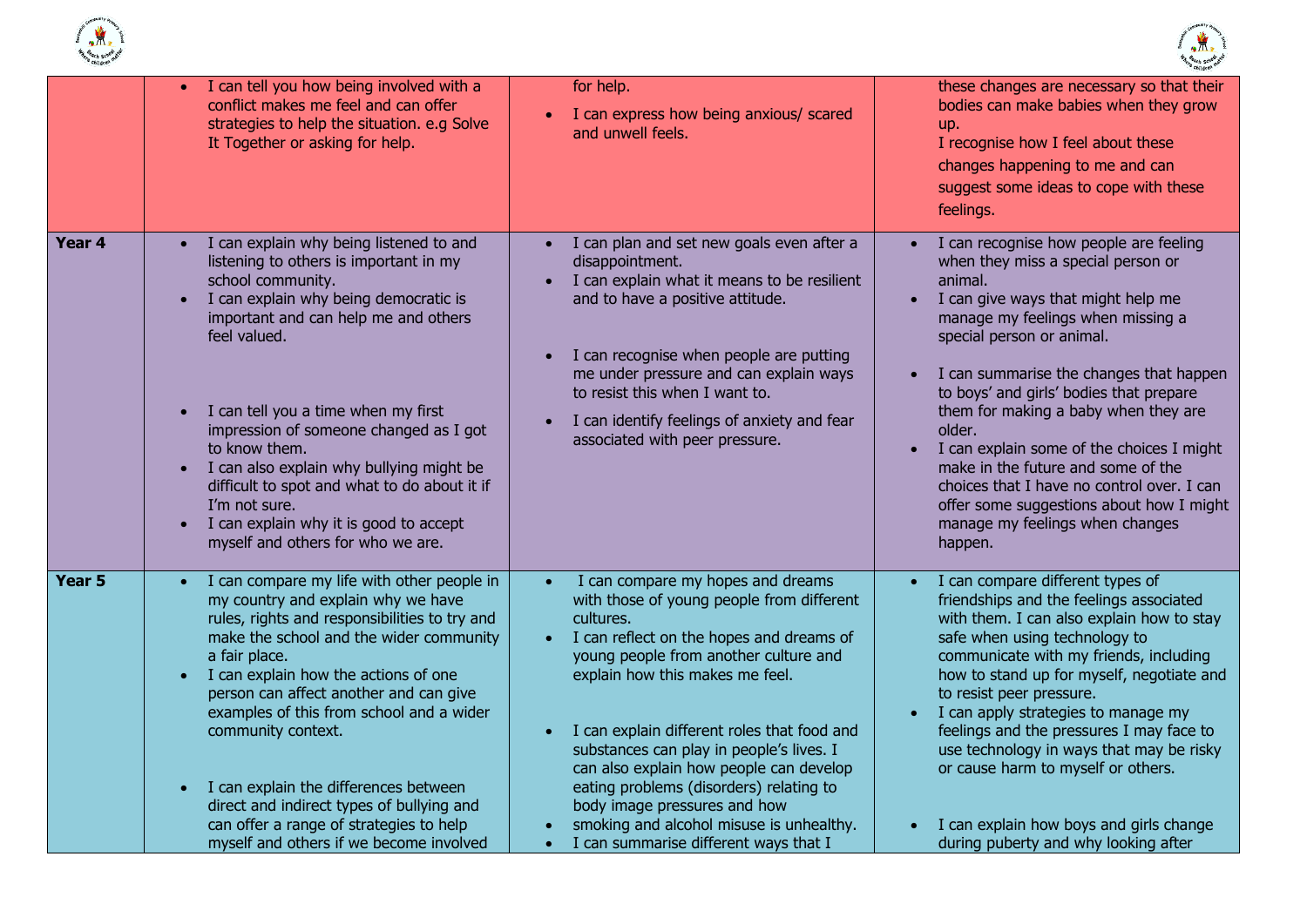



| - children |                                                                                                                                                                                                                                                                                                                                                                                                                                                                                                                                  |                                                                                                                                                                                                                                                                                                                                                                                                                                                          | ere children mo                                                                                                                                                                                                                                                                                                                                                                                                                                                                                                                                                                                                                                                           |
|------------|----------------------------------------------------------------------------------------------------------------------------------------------------------------------------------------------------------------------------------------------------------------------------------------------------------------------------------------------------------------------------------------------------------------------------------------------------------------------------------------------------------------------------------|----------------------------------------------------------------------------------------------------------------------------------------------------------------------------------------------------------------------------------------------------------------------------------------------------------------------------------------------------------------------------------------------------------------------------------------------------------|---------------------------------------------------------------------------------------------------------------------------------------------------------------------------------------------------------------------------------------------------------------------------------------------------------------------------------------------------------------------------------------------------------------------------------------------------------------------------------------------------------------------------------------------------------------------------------------------------------------------------------------------------------------------------|
|            | (directly or indirectly) in a bullying<br>situation.<br>I can explain why racism and other forms<br>$\bullet$<br>of discrimination are unkind. I can express<br>how I feel about discriminatory behaviour.                                                                                                                                                                                                                                                                                                                       | respect and value my body.                                                                                                                                                                                                                                                                                                                                                                                                                               | myself physically and emotionally is<br>important. I can also summarise the<br>process of conception.<br>I can express how I feel about the<br>changes that will happen to me during<br>puberty, and that I accept these changes<br>might happen at different times to my<br>friends.                                                                                                                                                                                                                                                                                                                                                                                     |
| Year 6     | I can explain how my choices can have an<br>$\bullet$<br>impact on people in my immediate<br>community and globally.<br>I can empathise with others in my<br>$\bullet$<br>community and globally and explain how<br>this can influence the choices I make.<br>I can explain ways in which difference can<br>$\bullet$<br>be a source of conflict or a cause for<br>celebration.<br>I can show empathy with people in<br>$\bullet$<br>situations where their difference is a<br>source of conflict or a cause for<br>celebration. | I can explain different ways to work with<br>others to help make the world a better<br>place.<br>I can explain what motivates me to make<br>the world a better place.<br>I can explain when substances including<br>alcohol are being used anti-socially or<br>being misused and the impact this can<br>have on an individual and others.<br>I can identify and apply skills to keep<br>myself emotionally healthy and to manage<br>stress and pressure. | I can identify when people may be<br>experiencing feelings associated with loss<br>and also recognise when people are trying<br>to gain power or control.<br>I can explain the feelings I might<br>experience if I lose somebody special and<br>when I need to stand up for myself and<br>my friends in real or online situations. I<br>can offer strategies to help me manage<br>these feelings and situations.<br>I can describe how a baby develops from<br>conception through the nine months of<br>pregnancy, and how it is born.<br>I recognise how I feel when I reflect on<br>becoming a teenager and how I feel<br>about the development and birth of a<br>baby. |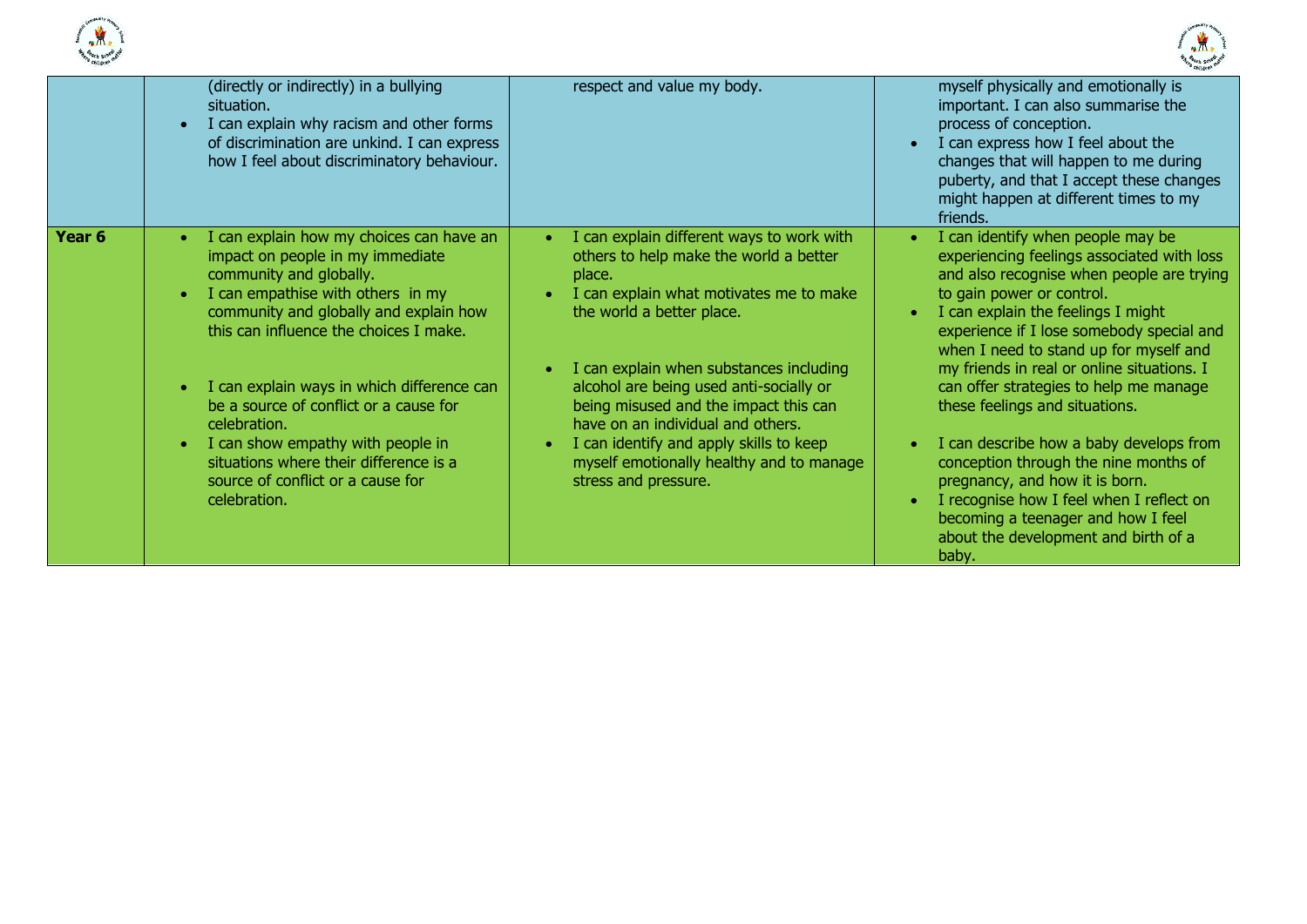

## Skills Progression: PSHE Including RSE

(Jigsaw.)

|                                | Year 1                                                                                                                                                                                                                                | Year <sub>2</sub>                                                                                                                                                                                                                                                                                                 | Year <sub>3</sub>                                                                                                                                                                                                                                                                                                                                         | Year 4                                                                                                                                                                                                                                                                                                            | Year 5                                                                                                                                                                                                                                                                                                                                                                                            | Year <sub>6</sub>                                                                                                                                                                                                                                |
|--------------------------------|---------------------------------------------------------------------------------------------------------------------------------------------------------------------------------------------------------------------------------------|-------------------------------------------------------------------------------------------------------------------------------------------------------------------------------------------------------------------------------------------------------------------------------------------------------------------|-----------------------------------------------------------------------------------------------------------------------------------------------------------------------------------------------------------------------------------------------------------------------------------------------------------------------------------------------------------|-------------------------------------------------------------------------------------------------------------------------------------------------------------------------------------------------------------------------------------------------------------------------------------------------------------------|---------------------------------------------------------------------------------------------------------------------------------------------------------------------------------------------------------------------------------------------------------------------------------------------------------------------------------------------------------------------------------------------------|--------------------------------------------------------------------------------------------------------------------------------------------------------------------------------------------------------------------------------------------------|
|                                | Children can:                                                                                                                                                                                                                         | Children can:                                                                                                                                                                                                                                                                                                     | Children can:                                                                                                                                                                                                                                                                                                                                             | Children can:                                                                                                                                                                                                                                                                                                     | Children can:                                                                                                                                                                                                                                                                                                                                                                                     | Children can:                                                                                                                                                                                                                                    |
| Being Me in My World           | explain why their class is a<br>happy and safe place to learn.<br>give different examples where<br>they or others make their class<br>happy and safe.                                                                                 | explain why their behaviour<br>can impact on other people in<br>their class.<br>compare their own and their<br>friends' choices and can<br>express why some choices are<br>better than others.                                                                                                                    | explain how their behaviour<br>can affect how others feel and<br>behave.<br>explain why it is important to<br>have rules and how that helps<br>them and others in my class<br>learn.<br>explain why it is important to<br>feel valued.                                                                                                                    | explain why being listened to<br>and listening to others is<br>important in their school<br>community.<br>explain why being democratic<br>is important and can help them<br>and others feel valued.                                                                                                               | compare their life with other<br>people in their country and<br>explain why we have rules,<br>rights and responsibilities to try<br>and make the school and the<br>wider community a fair place.<br>explain how the actions of one<br>person can affect another and<br>can give examples of this from<br>school and a wider community<br>context.                                                 | explain how their choices can<br>have an impact on people in<br>their immediate community and<br>globally.<br>empathise with others in their<br>community and globally and<br>explain how this can influence<br>the choices they make.           |
| <b>Celebrating Difference.</b> | Children can:<br>tell you some ways that they<br>are different and similar to<br>other people in their class, and<br>why this makes us all special.<br>explain what bullying is and<br>how being bullied might make<br>somebody feel. | Children can:<br>can explain that sometimes<br>people get bullied because they<br>are seen to be different; this<br>might include people who do<br>not conform to gender<br>stereotypes.<br>explain how it feels to have a<br>friend and be a friend.<br>explain why it is OK to be<br>different from my friends. | Children can:<br>describe different conflicts that<br>might happen in family<br>or friendship groups and how<br>words can be used in hurtful or<br>kind ways when conflicts<br>happen.<br>tell you how being involved<br>with a conflict makes me feel<br>and can offer strategies to help<br>the situation. e.g Solve it<br>together or asking for help. | Children can:<br>tell you a time when their first<br>impression of someone<br>changed as they got to know<br>them.<br>also explain why bullying might<br>be difficult to spot and what to<br>do about it if they are not<br>sure.<br>explain why it is good to accept<br>themselves and others for who<br>we are. | Children can:<br>explain the differences between<br>direct and indirect types of<br>bullying and can offer a range<br>of strategies to help themself<br>and others if they become<br>involved (directly or indirectly)<br>in a bullying situation.<br>explain why racism and other<br>forms of discrimination are<br>unkind. They can express how<br>they feel about discriminatory<br>behaviour. | Children can:<br>explain ways in which<br>difference can be a source of<br>conflict or a cause for<br>celebration.<br>show empathy with people in<br>situations where their<br>difference is a source of conflict<br>or a cause for celebration. |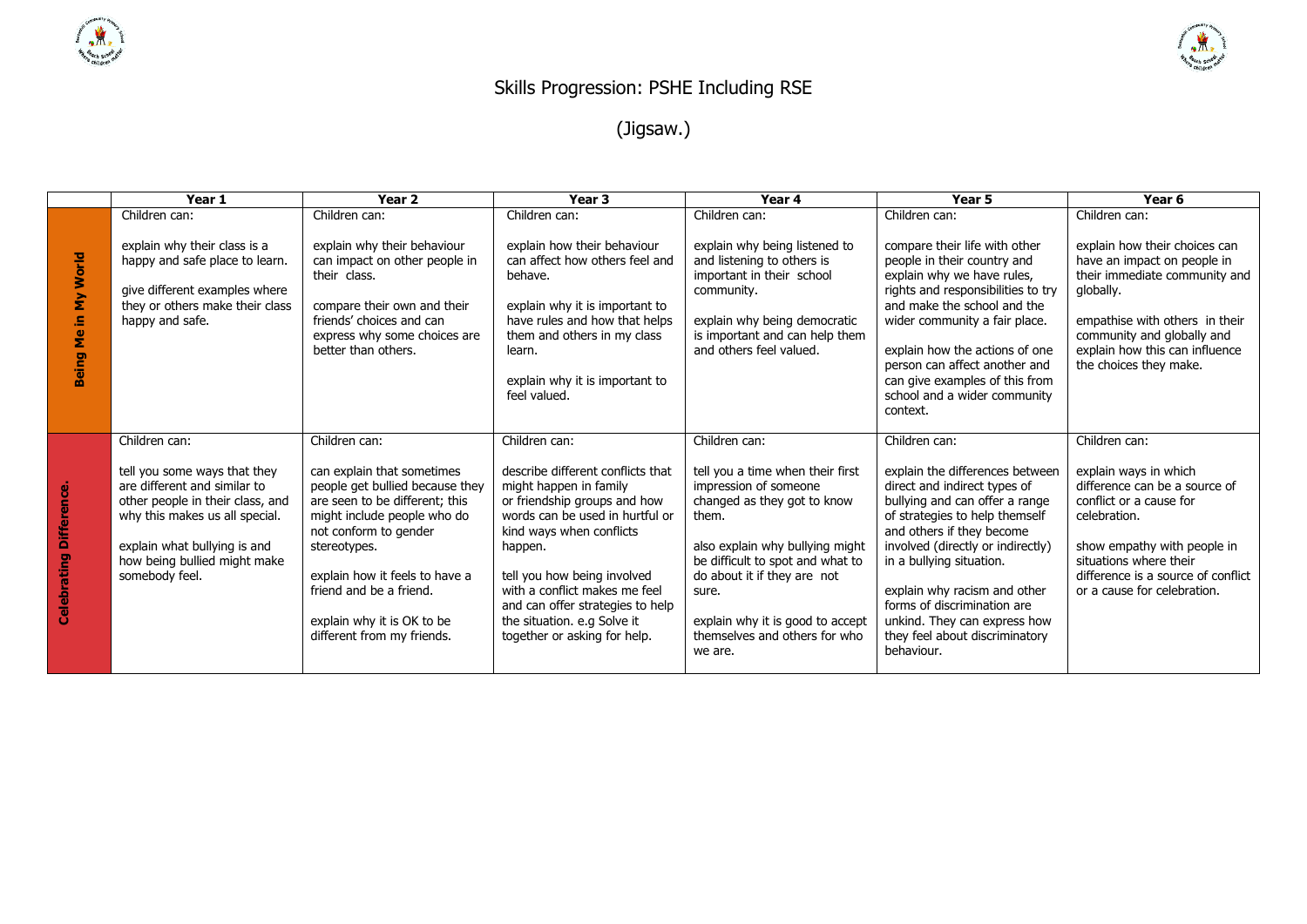



|                           |                                                                                                                                                                                                                                                                                                                                  |                                                                                                                                                                                                                                                                                                                                   |                                                                                                                                                                                                                                                                                      |                                                                                                                                                                                                     |                                                                                                                                                                                                                                                                                                                                                                                                                                                                       | <i>childret</i>                                                                                                                                                                                                                                                                                                                                                                                                              |
|---------------------------|----------------------------------------------------------------------------------------------------------------------------------------------------------------------------------------------------------------------------------------------------------------------------------------------------------------------------------|-----------------------------------------------------------------------------------------------------------------------------------------------------------------------------------------------------------------------------------------------------------------------------------------------------------------------------------|--------------------------------------------------------------------------------------------------------------------------------------------------------------------------------------------------------------------------------------------------------------------------------------|-----------------------------------------------------------------------------------------------------------------------------------------------------------------------------------------------------|-----------------------------------------------------------------------------------------------------------------------------------------------------------------------------------------------------------------------------------------------------------------------------------------------------------------------------------------------------------------------------------------------------------------------------------------------------------------------|------------------------------------------------------------------------------------------------------------------------------------------------------------------------------------------------------------------------------------------------------------------------------------------------------------------------------------------------------------------------------------------------------------------------------|
|                           | Children can:                                                                                                                                                                                                                                                                                                                    | Children can:                                                                                                                                                                                                                                                                                                                     | Children can:                                                                                                                                                                                                                                                                        | Children can:                                                                                                                                                                                       | Children can:                                                                                                                                                                                                                                                                                                                                                                                                                                                         | Children can:                                                                                                                                                                                                                                                                                                                                                                                                                |
| <b>Dreams &amp; Goals</b> | explain how they feel when<br>they are successful and how<br>this can be celebrated<br>positively.<br>say why their internal treasure<br>chest is an important place to<br>store positive feelings.                                                                                                                              | explain how they played their<br>part in a group and the parts<br>other people played to create<br>an end product.<br>explain how their groups skills<br>complemented each other.<br>explain how it felt to be part of<br>a group and can identify a<br>range of feelings about group<br>work.                                    | explain the different ways that<br>help me learn and what they<br>need to do to improve.<br>be confident and positive when<br>they share their success with<br>others.<br>explain how these feelings can<br>be stored in my internal<br>treasure chest and why this is<br>important. | plan and set new goals even<br>after a disappointment.<br>explain what it means to be<br>resilient and to have a positive<br>attitude.                                                              | compare their hopes and<br>dreams with those of young<br>people from different cultures.<br>reflect on the hopes and<br>dreams of young people from<br>another culture and explain<br>how this makes them feel.                                                                                                                                                                                                                                                       | explain different ways to work<br>with others to help make the<br>world a better place.<br>explain what motivates them to<br>make the world a better place.                                                                                                                                                                                                                                                                  |
|                           | Children can:                                                                                                                                                                                                                                                                                                                    | Children can:                                                                                                                                                                                                                                                                                                                     | Children can:                                                                                                                                                                                                                                                                        | Children can:                                                                                                                                                                                       | Children can:                                                                                                                                                                                                                                                                                                                                                                                                                                                         | Children can:                                                                                                                                                                                                                                                                                                                                                                                                                |
| <b>Healthy Me</b>         | explain why they think their<br>body is amazing and can<br>identify a range of ways to<br>keep it safe and healthy.<br>give examples of when being<br>healthy can help them feel<br>happy.                                                                                                                                       | explain why foods and<br>medicines can be good for their<br>body comparing their ideas<br>with less healthy/ unsafe<br>choices.<br>compare their own and their<br>friends' choices and can<br>express how it feels to make<br>healthy and safe choices.                                                                           | identify things, people and<br>places that they need to keep<br>safe from, and can tell you<br>some strategies for keeping<br>themself safe and healthy<br>including who to go to for help.<br>express how being anxious/<br>scared and unwell feels.                                | recognise when people are<br>putting them under pressure<br>and can explain ways to resist<br>this when they want to.<br>identify feelings of anxiety and<br>fear associated with peer<br>pressure. | explain different roles that food<br>and substances can play in<br>people's lives. They can also<br>explain how people can<br>develop eating problems<br>(disorders) relating to body<br>image pressures and how<br>smoking and alcohol misuse is<br>unhealthy.<br>summarise different ways that<br>they respect and value their<br>body.                                                                                                                             | explain when substances<br>including alcohol are being<br>used anti-socially or being<br>misused and the impact this<br>can have on an individual and<br>others.<br>identify and apply skills to keep<br>themselves emotionally healthy<br>and to manage stress and<br>pressure.                                                                                                                                             |
|                           | Children can:                                                                                                                                                                                                                                                                                                                    | Children can:                                                                                                                                                                                                                                                                                                                     | Children can:                                                                                                                                                                                                                                                                        | Children can:                                                                                                                                                                                       | Children can:                                                                                                                                                                                                                                                                                                                                                                                                                                                         | Children can:                                                                                                                                                                                                                                                                                                                                                                                                                |
| Relationships             | explain why they have special<br>relationships with some people<br>and how these relationships<br>help them feel safe and good<br>about themselves.<br>explain how their qualities help<br>these relationships.<br>give examples of behaviour in<br>other people that they<br>appreciate and behaviours that<br>they don't like. | explain why some things might<br>make them feel uncomfortable<br>in a relationship and compare<br>this with relationships that<br>make them feel safe and<br>special.<br>give examples of some<br>different problem-solving<br>techniques and explain how<br>they might use them in certain<br>situations in their relationships. | explain how their life is<br>influenced positively by people<br>they know and also by people<br>from other countries.<br>explain why their choices might<br>affect their family, friendships<br>and people around the world<br>who I don't know.                                     | recognise how people are<br>feeling when they miss a<br>special person or animal.<br>give ways that might help them<br>manage their feelings when<br>missing a special person or<br>animal.         | compare different types of<br>friendships and the feelings<br>associated with them. They can<br>also explain how to stay safe<br>when using technology to<br>communicate with their friends,<br>including how to stand up for<br>themselves, negotiate and to<br>resist peer pressure.<br>apply strategies to manage<br>their feelings and the pressures<br>they may face to use<br>technology in ways that may be<br>risky or cause harm to<br>themselves or others. | identify when people may be<br>experiencing feelings<br>associated with loss and also<br>recognise when people are<br>trying to gain power or control.<br>explain the feelings they might<br>experience if they lose<br>somebody special and when<br>they need to stand up for<br>themselves and their friends in<br>real or online situations.<br>offer strategies to help them<br>manage these feelings and<br>situations. |